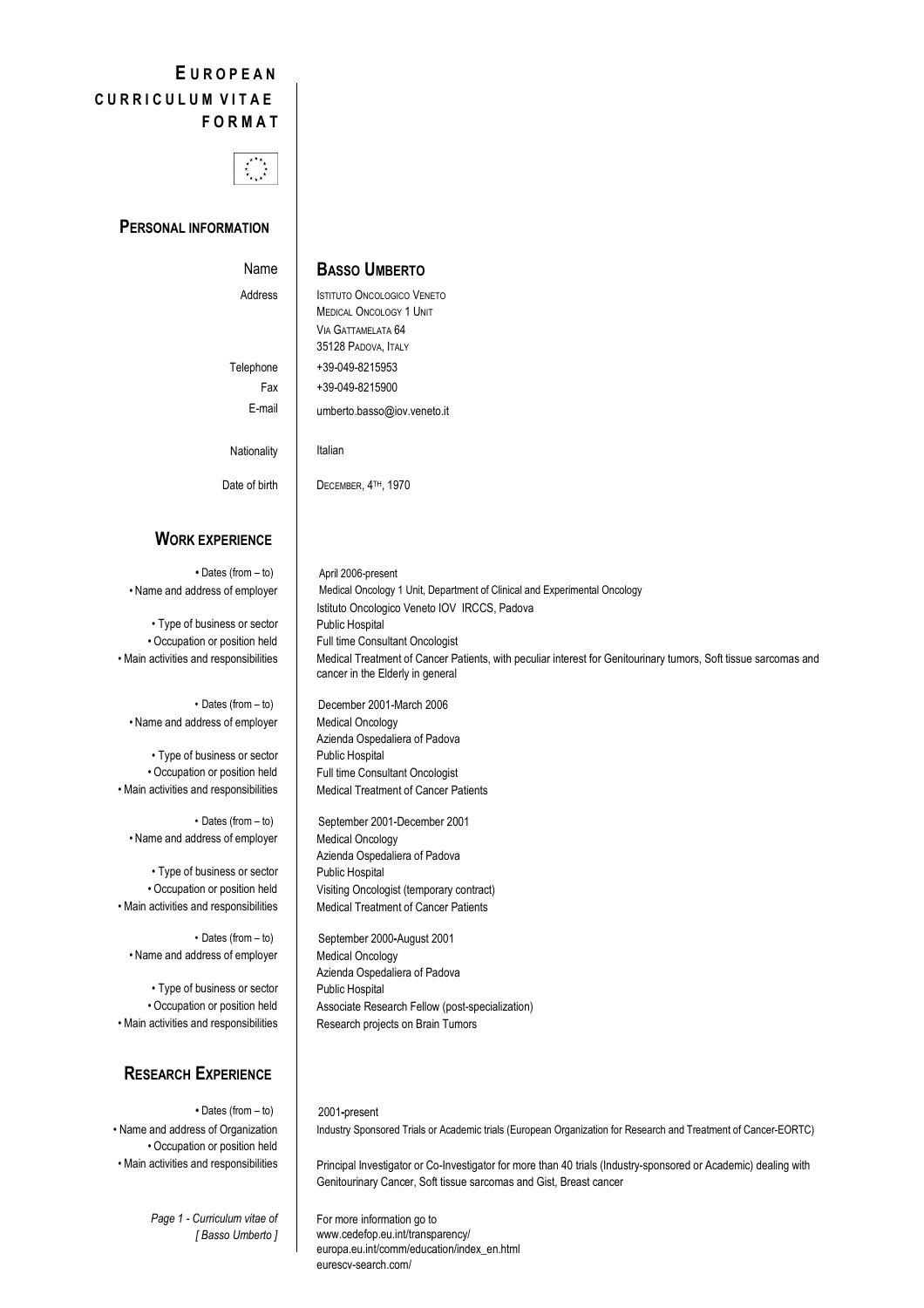**•** Dates (from – to) • Name and address of Organization • Occupation or position held • Main activities and responsibilities

### **EDUCATION AND TRAINING**

• Dates (from – to) • Name and type of organisation providing education and training • Principal subjects/oc

• Title of qualification awarded

• Dates (from – to) • Name and type of organisation providing education and training • Principal subjects/occupational skills

• Title of qualification awarded

• Dates (from – to) • Name and type of organisation providing education and training<br>cts/occurational skills covered • Principal subject

• Title of qualification awarded

# **ACADEMIC POSITION**

• Dates (from – to) • Name and type of organisation providing education and training • Principal subjects/occupational skills covered

> • Title of qualification awarded • Level in national classification (if appropriate)

#### **PERSONAL SKILLS AND COMPETENCES**

*Acquired in the course of life and career but not necessarily covered by formal certificates and diplomas*.

# MOTHER TONGUE

#### OTHER LANGUAGES

- Reading skills
- Writing skills
- Verbal skills

OTHER LANGUAGES

# **•** Reading skills **•** Writing skills

**•** Verbal skills

*Page 2 - Curriculum vitae of [ Basso Umberto ]* 2002 European Society of Medical Oncology-ESMO Medical Oncology

European Certification in Medical Oncology

1995-2000 Padova University

2012-present

Veneto Regional Government Principal Investigator

Medical Oncology

Specialty in Medical Oncology

1995 Padova University

Medicine

Degree in Medicine (M.D.-Medical Doctor)

2002-present University of Padova-Specialization Course in Medical Oncology

Medical Oncology

Contract Lecturer for Specialization School in Medical Oncology (genitourinary Cancers)

Coordination of the project "Development of Regional Clinical Pathways for metastatic Renal Cell Carcinoma"

### **ITALIAN**

#### **ENGLISH**

**EXCELLENT** EXCELLENT **EXCELLENT** 

## **FRENCH**

GOOD NO ELEMENTARY

For more information go to www.cedefop.eu.int/transparency/ europa.eu.int/comm/education/index\_en.html eurescv-search.com/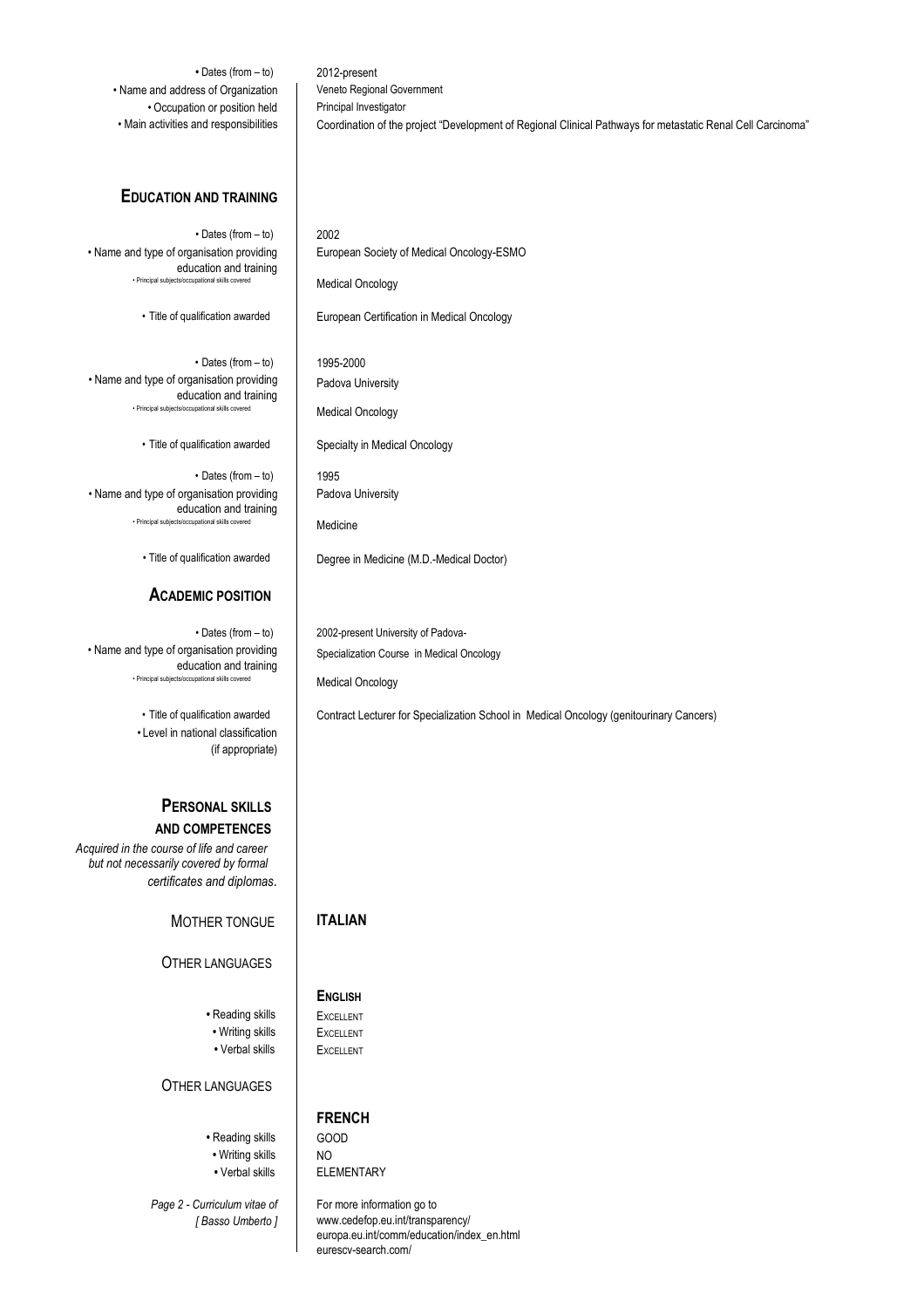| ORGANISATIONAL SKILLS<br>AND COMPETENCES<br>Coordination and administration of people,<br>projects and budgets; at work, in voluntary<br>work (for example culture and sports) and<br>at home, etc. | MANAGEMENT OF CANCER PATIENTS WITHIN MULTIDISCIPLINARY TEAMS<br>DEVELOPEMENT OF RESEARCH PROJECTS, GRANT APPLICATIONS<br>CONDUCTION OF CLINICAL TRIALS (PHASE II, III AND IV)<br>DEVELOPMENT OF AN ELECTRONIC PATIENT RECORD FOR ONCOLOGY PATIENTS                                                                               |
|-----------------------------------------------------------------------------------------------------------------------------------------------------------------------------------------------------|----------------------------------------------------------------------------------------------------------------------------------------------------------------------------------------------------------------------------------------------------------------------------------------------------------------------------------|
| <b>TECHNICAL SKILLS</b><br>AND COMPETENCES<br>With computers, specific kinds of equipment,<br>machinery, etc.                                                                                       | OFFICE PACKAGE<br><b>RESEARCHES IN PUBLIC DATABASES</b>                                                                                                                                                                                                                                                                          |
| <b>ANNEXES</b>                                                                                                                                                                                      | <b>RESEARCH GRANTS</b><br><b>SCIENTIFIC PUBLICATIONS</b><br><b>SCIENTIFIC AFFILIATIONS</b><br>AWARDS                                                                                                                                                                                                                             |
| <b>Research Grants</b>                                                                                                                                                                              | 2012: Finalized Research of Veneto Region for the project "Development of Regional Clinical<br>Pathways for Renal Cell Carcinoma" (Principal Investigator)<br>2006: Ministry of Health research funds for the project "Determinants for the choice of adjuvant<br>treatment in elderly breast cancer patients" (Co-investigator) |
| <b>Scientific Publications</b>                                                                                                                                                                      | Dr. Basso has published more than 150 articles in peer reviewed journals, dealing with genito-<br>urinary cancers (prostate, renal, bladder, germ cell), soft tissue sarcomas, breast cancer,<br>cancer in the elderly.<br>H Index: 24 (web of science)                                                                          |
| <b>Scientific affiliations</b>                                                                                                                                                                      | <b>ITALIAN ASSOCIATION OF MEDICAL ONCOLOGY-AIOM</b><br>EUROPEAN SOCIETY OF MEDICAL ONCOLOGY-ESMO<br>AMERICAN SOCIETY OF MEDICAL ONCOLOGY-ASCO<br>GRUPPO UROLOGICO NORD-EST-GUONE<br>ITALIAN GERM CELL CANCER GROUP- $\mathbf{IGG}$                                                                                               |
| <b>Awards</b>                                                                                                                                                                                       | BEST POSTER PRESENTATION IN BRAIN TUMORS - ESMO CONGRESS, NICE 2002<br>TRAVEL GRANT FOR YOUNG MEDICAL ONCOLOGISTS- ESMO CONGRESS, ISTANBUL 2006<br>BEST SCIENTIFIC ARTICLE FOR AUTHORS <35 YEARS - GRANDANGOLO CONGRESS, GENOVA 2006                                                                                             |

Umberto Basso, 3rd April 2017